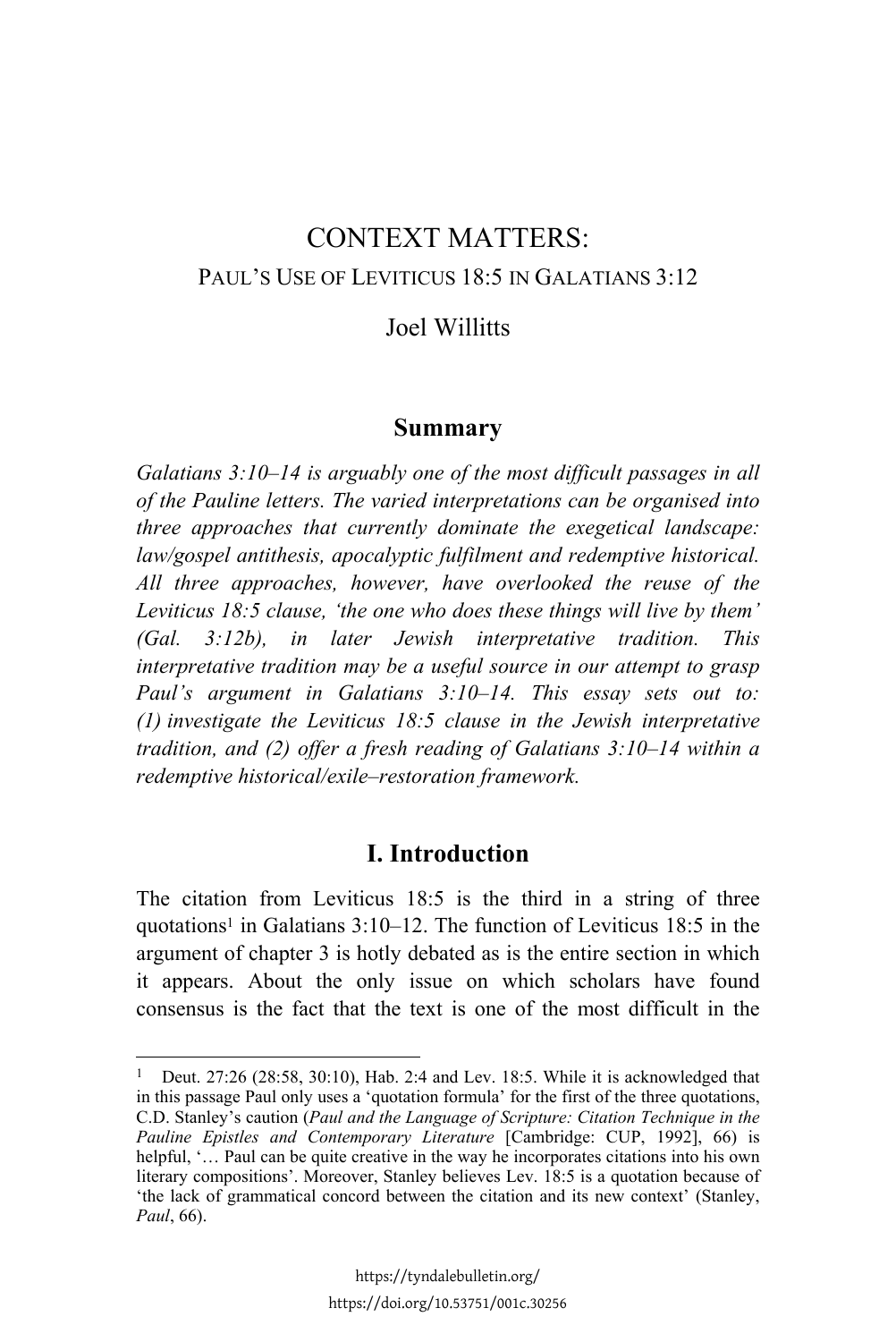Pauline corpus.2 While there are almost as many interpretations of Galatians 3:10–12 as interpreters, three approaches dominate the current exegetical landscape; they are the law/gospel antithesis approach, the apocalyptic fulfilment approach, and the redemptive historical approach. I am not attempting in this article to argue for the superiority of one approach over another. Of the three, the most persuasive, to my mind, is the redemptive historical approach, although it is not without its own difficulties. Nevertheless, all three approaches have overlooked what could be a key point in the interpretation of Galatians 3:12 and this article sets out to both highlight and explore this omission as well as offer a fresh reading of Galatians 3:12 in light of it. This task will be accomplish by (1) briefly reviewing the three dominant interpretative approaches, (2) tracing Leviticus 18:5 in later Jewish interpretation in and outside the canon, and (3) offering an exegesis of Galatians 3:10–14 in light of the later Jewish tradition.

# **II. Review of Interpretative Approaches**

*The Law/Gospel Antithesis*. R. Longenecker provides a contemporary example of this approach to Galatians 3:10–12 when he states, 'Paul sets up a sharp *antithesis* … righteousness is to be associated with faith alone; curse is the result of trying to observe the law in order to gain righteousness.'3 On verse 12 Longenecker further writes, '[Paul's]

<sup>2</sup> J.D.G. Dunn, *A Commentary on the Epistle to the Galatians* (Black's New Testament Commentaries; London: A & C Black, 1993), 83, notes that this paragraph is 'one of the most difficult to follow that Paul ever dictated'.

<sup>3</sup> R.N. Longenecker, *Galatians* (WBC 41; Dallas: Word Books, 1990), 119, also states, ' $v$  opos ("law") and  $\pi$ iotic ("faith") are mutually exclusive as bases for righteousness'. Cf. also M. Luther, *Galatians* (Crossway Classic Commentaries; Wheaton: Crossway, 1998); J. Calvin, *Commentaries on the Epistles of Paul to the Galatians and Ephesians* (Edinburgh: T & T Clark, 1854); E. Burton, *A Critical and Exegetical Commentary on the Epistle to the Galatians* (ICC; Edinburgh: T & T Clark, 1921); J.B. Lightfoot, *Saint Paul's Epistle to the Galatians: A Revised Text with Introduction, Notes, and Dissertations* (London: Macmillan, 1921); F.F. Bruce, *The Epistle to the Galatians: A Commentary on the Greek Text* (NIGTC; Grand Rapids: Eerdmans, 1982); R. Fung, *The Epistle to the Galatians* (NICNT; Grand Rapids: Eerdmans, 1988); J. Becker, 'Die Briefe an die Galater', in *Die Briefe an die Galater, Epheser, Philipper, Kolosser, Thessalonicher und Philemon* (Göttingen: Vandenhoeck & Ruprecht, 1976), 1–85; F.J. Matera, *Galatians* (Sacra Pagina 9; Collegeville, MN: Liturgical, 1992); G.W. Hansen, *Galatians* (IVP New Testament Commentary Series; Downers Grove: InterVarsity, 1994); and B. Witherington, *Grace in Galatia: A Commentary on St. Paul's Letter to the Galatians* (Grand Rapids: Eerdmans, 1998); S. Kim, *Paul and the New Perspective: Second Thoughts on the Origin of Paul's Gospel*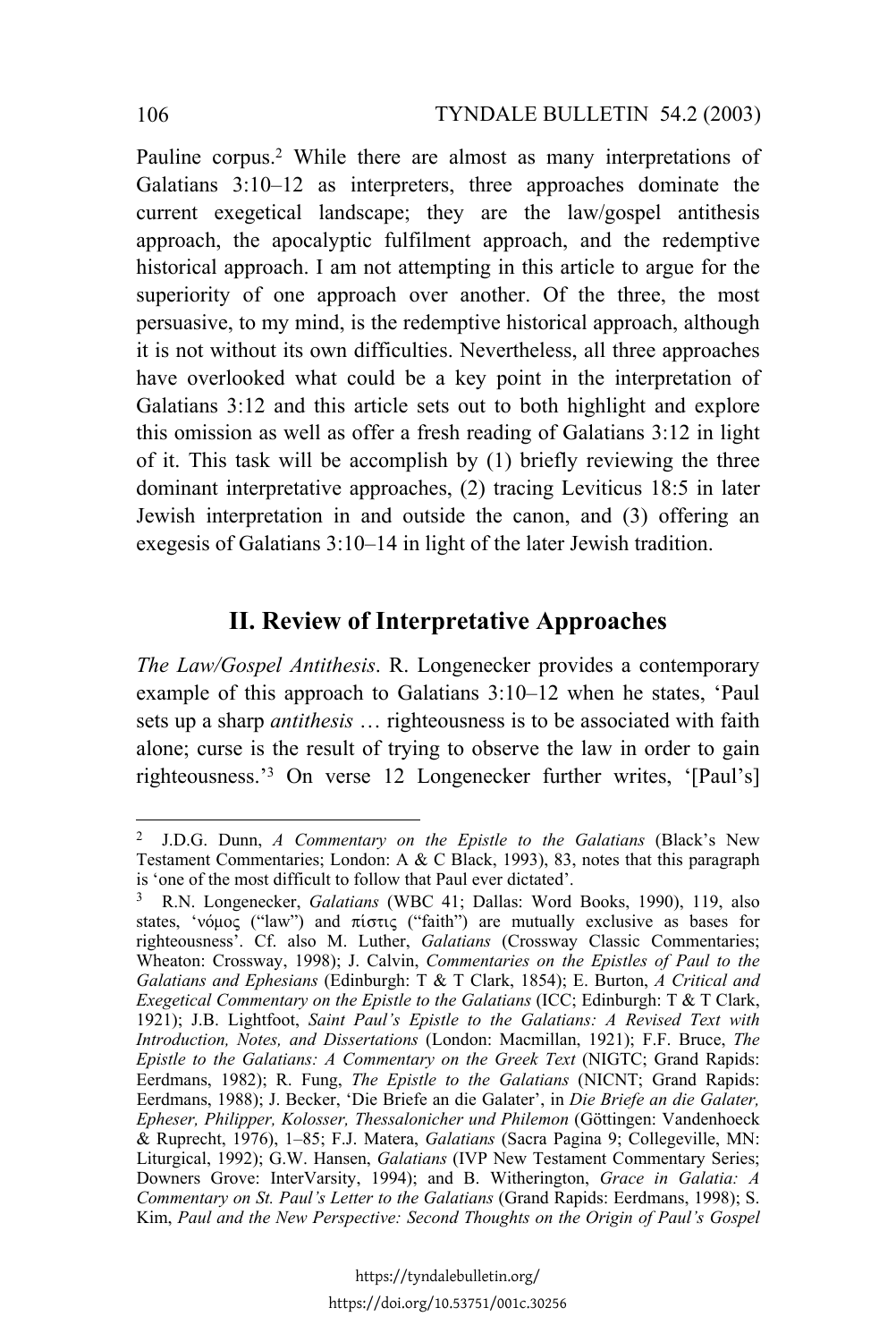#### WILLITTS: Context Matters 107

point in quoting Leviticus 18:5 is obvious: the law has to do with "doing" and "living by its prescriptions" and not with faith'.<sup>4</sup> As is evident from these quotations, this approach drives a wedge between the law and faith. In this view typically, the law is thought to bring a curse (3:10) because no one can perfectly do all that is required by the law. Because God demands sinless obedience, and no one can obey sinlessly, everyone is under a curse. One cannot earn salvation by 'doing the law', because salvation can only come through 'faith'. Thus there is an emphasis on 'faith in Christ' *over against* the 'doing of the law'.

*The Apocalyptic Fulfilment Approach*. J.L. Martyn has argued for an apocalyptic approach to the reading of Galatians. He rightly desires to be considered in his own right not only because of his theological influence on the study of Galatians, but also because scholars have hailed his commentary one of the best on the New Testament in the 20th century.5 In his interpretation of Galatians 3:11–12 he believes Paul has employed a modified literary form called 'Textual Contradiction'. With this form Paul, according to Martyn, has shown that the two concepts (Hab. 2:4 and Lev. 18:5), although both drawn from the same source (i.e. the Scripture), are fundamentally in *contradiction* to one another. In this regard Martyn asserts that although the fundamental premise of the literary form of 'Textual Contradiction' is that 'the law (or Scripture) cannot ultimately be in conflict with itself, Paul does not attempt to resolve the contradiction between his text from Habakkuk and the Teachers' text from Leviticus'.<sup>6</sup> Martyn argues that Paul replaced the fundamental assumption that 'the two texts have their origin in a monolith that is larger and more fundamental than either of them' with the fundamental of faith.7 Faith now is the 'benchmark from which all else must be judged …'8 Thus Paul has measured the law by the benchmark of faith

l

<sup>8</sup> Martyn, *Galatians*, 332.

<sup>(</sup>Grand Rapids: Eerdmans, 2002). Surprisingly, even H.D. Betz, *Galatians* (Hermeneia; Philadelphia: Fortress, 1979) and E.P. Sanders, *Paul, the Law, and the Jewish People* (Minneapolis: Fortress, 1983) fall under the law/gospel antithesis approach of interpretation, though not agreeing with the assumption that Paul believed the law demanded sinless perfection.

<sup>4</sup> Longenecker, *Galatians*, 120.

<sup>5</sup> Cf. G. Stanton, 'Review of *Galatians: A New Translation with Introduction and Commentary* by J. Louis Martyn', *JTS* 51 (2000) 264.

<sup>6</sup> J.L. Martyn, *Galatians* (AB 33A; New York: Doubleday, 1997), 332–33.

<sup>7</sup> Martyn, *Galatians*, 332.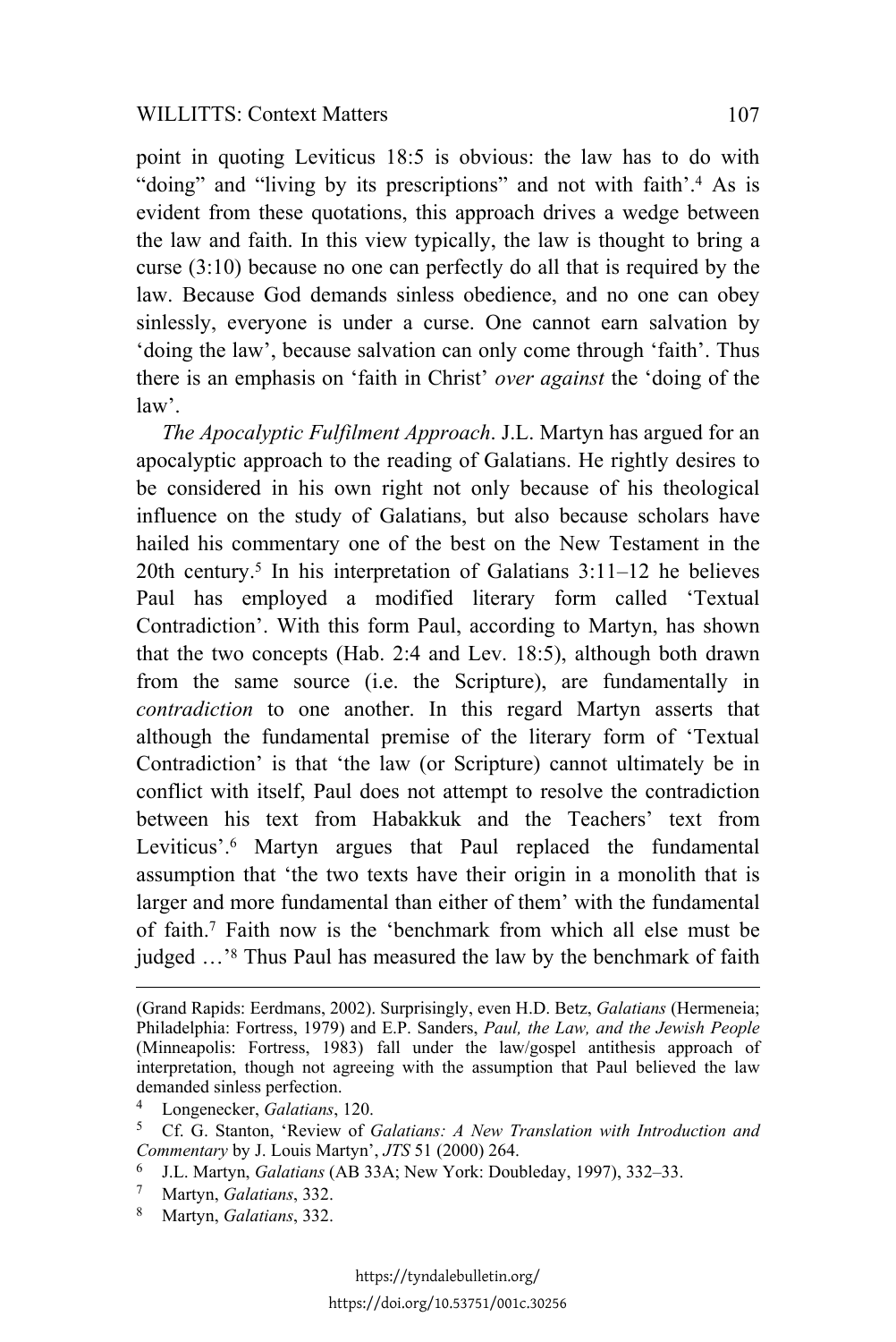and found it, as it is summed up in Leviticus 18:5, to be wanting. Paul's assertion in Galatians 3:12 (with the Lev. 18:5 citation) is that the 'law' (= Israelite religious system) is in contradiction to 'faith' (= God's apocalyptic revelation). For Martyn it is not the inability or ability of the people to keep the law that is at issue here, but it is the *irrelevance* of the law in light of God's apocalyptic intervention in Christ<sup>9</sup>

*The Redemptive Historical Approach.* D. Garlington represents the redemptive historical approach when he suggests that Galatians 3:11– 12 should be read in a 'historical' manner. Paul's argument 'is not a topical discussion of faith and works, but an *epochal delineation* of the respective places of νόμος and πίστις in salvation history'.<sup>10</sup> The contrast is between the two eras of God's dealing with his people within salvation history. S.J. Hafemann has summarised this approach by observing, 'the rubrics of "Law" or "works of the Law" … and "Gospel" or "faith" are thus often being used to summarize what is also commonly called the old and new covenants, old and new ages, or creation and new creation'.11 In addition, J.M. Scott and N.T. Wright have independently suggested a redemptive historical approach that utilises the Sin–Exile–Restoration motif.12

While each of these approaches possess weaknesses, it is still surprising that in their exegesis of Galatians 3:12, *none* of the three

<sup>9</sup> R. Bultmann, *Theology of the New Testament, Vol. 1* (trans. K. Grobel; London: SCM, 1952), 263, arrived at the same conclusion, although for different reasons, He states, '… he [Paul] says not only that man can not achieve salvation by works of the Law, but also that he is not even *intended* to do so.'

<sup>10</sup> D. Garlington, 'Role Reversal and Paul's Use of Scripture in Galatians 3.10–13', *JSNT* 65 (1997) 108. Cf. also R.B. Hays, 'The Letter to the Galatians', in *NIB*, ed. L.E. Keck, 11 (Nashville: Abingdon, 2000), 183–348); S.J. Hafemann, 'Paul and the Exile of Israel in Galatians 3–4', in *Exile: Old Testament, Jewish and Christian Conceptions*, ed. J.M. Scott (Supplements to JSJ 56; Leiden: Brill, 1997), 329–71; R. Hall, 'Arguing Like an Apocalypse: Galatians and an Ancient *Topos* Outside the Greco-Roman Rhetorical Tradition', *NTS* 42 (1996) 434–53; C.H. Cosgrove, *The Cross and The Spirit: A Study in the Argument and Theology of Galatians* (Macon, GA: Mercer University, 1988); Dunn, *Galatians*; and J. Wisdom, *Blessing for the Nations and the Curse of the Law: Paul's Citation of Genesis and Deuteronomy in Gal 3.8–10* (WUNT 133; Tübingen: Mohr Siebeck, 2001) who fall under the rubric of a redemptive historical interpretative approach.

<sup>11</sup> S.J. Hafemann, *The God of Promise and the Life of Faith: Understanding the Heart of the Bible* (Wheaton: Crossway Books, 2001), 245.

<sup>&</sup>lt;sup>12</sup> J.M. Scott, 'For as Many as Are of Works of the Law Are under a Curse (Galatians 3:10)', in *Paul and the Scriptures of Israel*, ed. C.A. Evans and J.A. Sanders (JSNTSup 83; Sheffield: JSOT, 1993), 187–221; and N.T. Wright, *The Climax of the Covenant: Christ and the Law in Pauline Theology* (Minneapolis: Fortress, 1991), 137–56.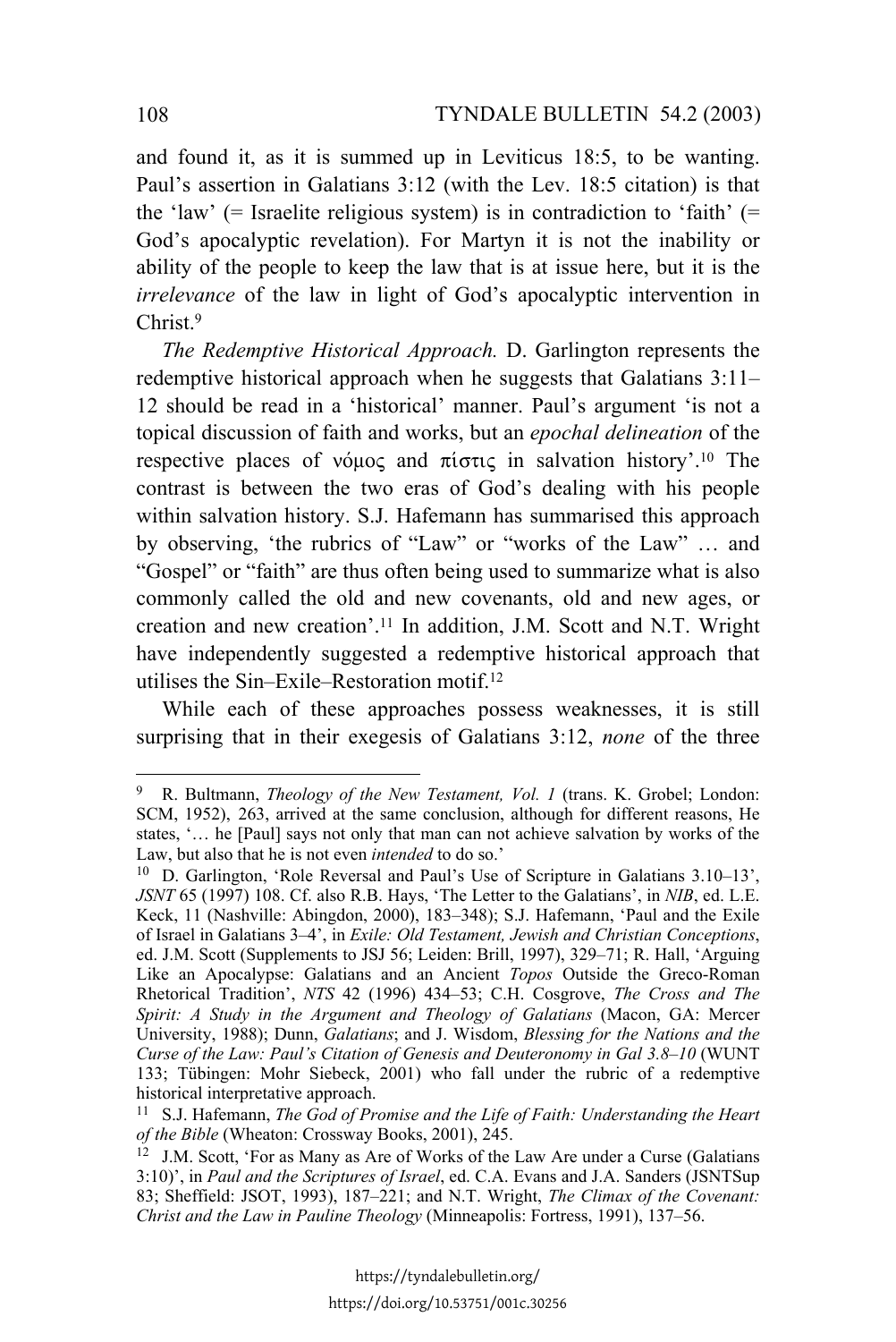#### WILLITTS: Context Matters 109

approaches seriously considers the possibility that Paul reads Leviticus 18:5 against a broader interpretative backdrop than its immediate one in the Pentateuch. This is striking because the clause reappears, almost verbatim, in Ezekiel and Nehemiah and in the Dead Sea Scrolls.13 It is quite possible, then, that Paul read Leviticus 18:5 through the lens of later interpretative tradition.

This *reuse* of scripture in the Hebrew Bible is well known and has been termed 'inner-biblical exegesis'.14 M. Fishbane has gathered a host of evidence showing how earlier scriptural traditions were later adapted and reapplied to new contexts both inside and outside the Hebrew canon.15 He distinguishes between *traditum* and the *traditio*, by which he means the original context of the tradition and the process by which that tradition is passed on.16 He notes that the process 'starts with the received Scripture and moves forward to the interpretations based on it' with a concern not 'to reproduce the *traditum*, but to reactualise it in a new setting and a new way'.17 It is quite probable then, that the contemporary circumstances surrounding the formulation

 $\overline{a}$ 

<sup>13</sup> I can find no interpreter who understands Paul's use of Lev. 18:5 as idiosyncratic or atomistic. In fact all the interpreters of which I am presently aware take Paul to be drawing on the context of Lev. in one way or another. However, in the OT books of Ezek. (20:11; 13; 21) and Neh. (9:29–2 Esd. 19:29 in LXX) and in the Damascus Document of the DSS (CD III, 16) the clause from Lev. 18:5 is reused and its significance is expanded. Some commentators (Garlington, *Role*, 1997; T.R. Schreiner, *The Law and Its Fulfillment* [Grand Rapids: Baker, 1993]) note the occurrences in Ezek. and Neh. but none have investigated the clause in later scriptural tradition and its significance for Paul's argument in Gal. 3:10–12.

<sup>&</sup>lt;sup>14</sup> The questions related to the text and text-form from which Paul draws his quotation are difficult. In light of the evidence of textual diversity in the 1st century, it is legitimate to ask simply, what 'text' was Paul quoting from? It is not possible in this short paper to discuss this issue in any great detail. I assume in this paper that Paul is quoting a text similar, if not identical, to the LXX. For further discussion on the issue of text and text-form as well as the difficult issue of identifying the reuse of biblical texts in ancient literature see E. Tov, *Textual Criticism of the Hebrew Bible* (2nd rev. ed.; Minneapolis and Assen: Fortress and Van Gorcum, 2001); E. Ulrich, 'The Dead Sea Scrolls and the Biblical Text', in *The Dead Sea Scrolls after Fifty Years: A Comprehensive Assessment, Vol. 1*, ed. P.W. Flint and J.C. VanderKam (Leiden: Brill, 1998), 79–100; R.B. Hays, *Echoes of Scripture in the Letters of Paul* (New Haven: Yale University, 1989); T.H. Lim, *Holy Scripture in the Qumran Commentaries and Pauline Letters* (Oxford: Clarendon, 1997); Stanley, *Paul*; and J.R. Wagner, *Heralds of the Good News: Isaiah and Paul 'In Concert' in the Letter to the Romans* (NovTSup 101; Leiden: Brill, 2002).

<sup>15</sup> M.A. Fishbane, *Biblical Interpretation in Ancient Israel* (Oxford: Clarendon, 1984); cf. also the recent work by B.D. Sommer, *A Prophet Reads Scripture: Allusion in Isaiah 40–66* (Stanford, CA: Stanford University, 1998).

<sup>16</sup> Fishbane, *Biblical*, 6.

<sup>17</sup> Fishbane, *Biblical*, 416–17; cf. also Bryan, *Jesus*, 7.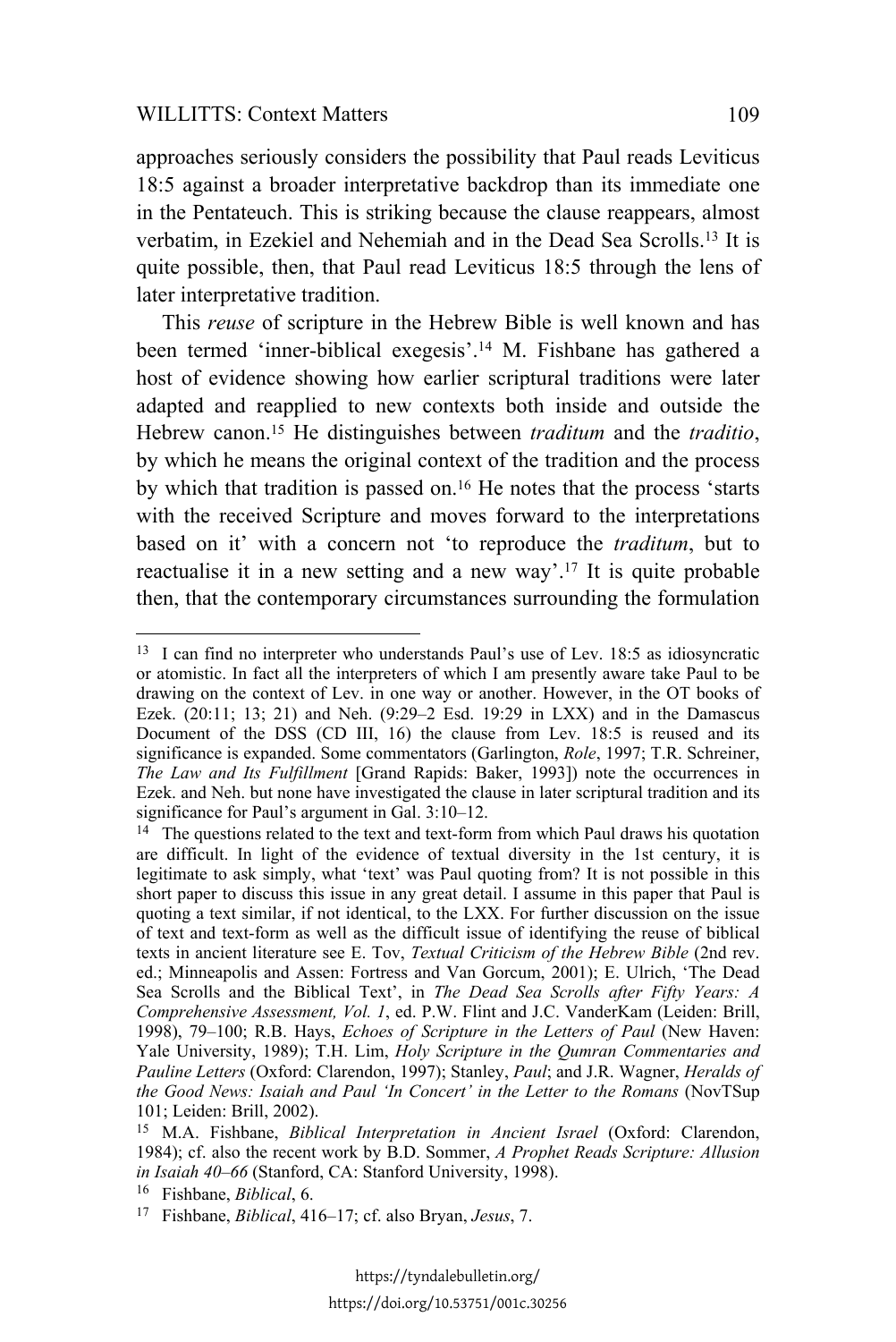of Ezekiel and Nehemiah on the one hand, and the Qumran community on the other lead them to adapt Leviticus 18:5 in light of their historical contexts. The evidence of inner-biblical exegesis in later Jewish tradition, admittedly, cannot prove that Paul read Leviticus 18:5 in the same way Ezekiel, Nehemiah or the Dead Sea Scroll community have. However, it seems reasonable to propose that Paul's use of the Leviticus 18:5 clause in Galatians 3:12 is accordant with this later interpretative tradition and, hence, we are justified in the investigation of the possibility that Paul might have read Leviticus 18:5 in concert with or even through the lens of the later Jewish tradition.<sup>18</sup>

Furthermore, hinting at the thesis of this article, when Leviticus 18:5 is read against the backdrop of its later Jewish interpretation, the clause takes on an expanded eschatological significance. Moreover, in the argument of Galatians 3:10–12 it seems probable that Paul reflects this expanded significance in his own reuse of Leviticus 18:5. In this way, Paul becomes another in the line of Jewish Scriptural interpreters who reactualise in a similar manner this earlier tradition in a new historical situation.

# **III. Leviticus 18:5 in Jewish Scripture and Qumran**

## *3.1. Leviticus 18:5 in the Pentateuch*

Leviticus 18:5 falls within the Pentateuch in a section that has been labelled 'the holiness code'. Chapters 17–27 contain a series of laws

<sup>&</sup>lt;sup>18</sup> Literary evidence has shown that the lectionaries used in the synagogue associated with the triennial cycle reveal the common Jewish practice of reading Torah (*seder*) in light of the Prophets (*haftarah*) (cf. J. Mann, *The Bible as Read and Preached in the Old Synagogue … Vol. 2, The Palestinian Triennial Cycle: Leviticus and Numbers to Seder 106* [Cincinnati, OH: Hebrew Union College, 1966]). Mann, after studying the Yelamedenu homilies, argued that synagogue sermons were structured around the *haftarah* and so 'the real connection of the particular Y[elamedenu] homily with the corresponding text from the Pentateuch, constituting the S[eder] of the Sabbath, is throughout to be looked for in the Prophetical lesson accompanying this S[eder]' (*The Bible as Read*, 1.24). Though the dating of this triennial cycle is difficult to establish, it can be reasonably assumed that the practice of reading the Torah through the Prophets is ancient, especially in light of S. Zeitlin's conclusion (in 'Midrah: A Historical Study', *JQR* 44 [1953] 28–29) that the *haftaroth* and the *sedarim* were connected before the fall of Jerusalem in AD 70. In light of this evidence, it seems probable that Paul would have naturally read Torah passages through the lens of the Prophets. See K. Jobes, 'Jerusalem, Our Mother: Metalepsis and Intertextuality in Galatians 4:21–31', *WTJ* 55 (1993) 318, who argues for a similar phenomenon in Paul.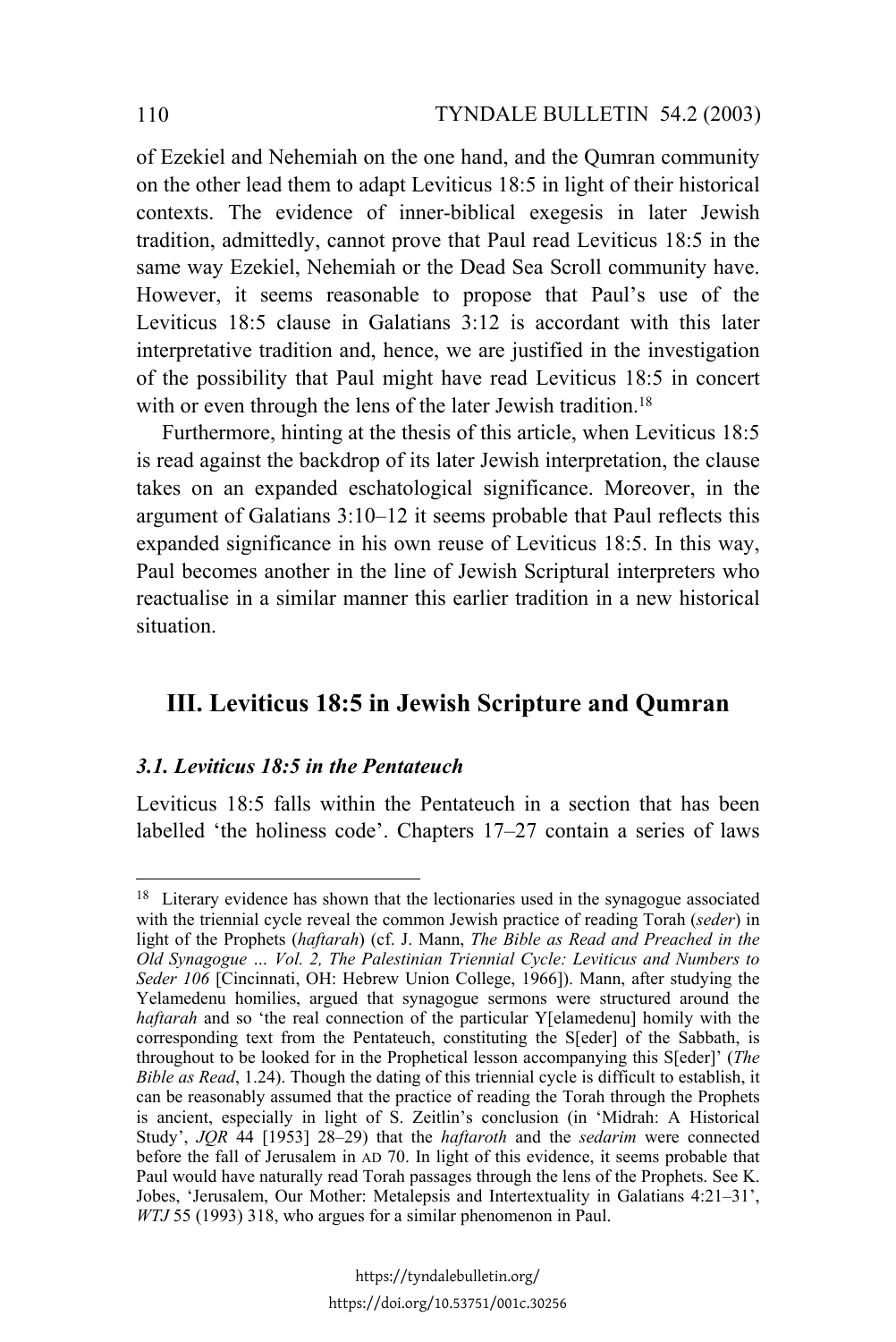that Garlington has rightly summarised with the clause: 'maintaining the *covenant* with a holy God'.19 This section covers a wider variety of topics, but 'the centre of gravity is that of the preserving the integrity of the covenant by means of various provisions of the Torah'.20 The covenant, then, is the context within which we must understand Leviticus 18:5.21 In Leviticus 18:1–5, the three main parts of the covenantal formula are evident and, when investigated, they reveal the function of verse 5. Leviticus 18:2 provides the *historical* prologue of the covenantal formula, while Leviticus 18:3–4 state the *covenantal stipulations*. Leviticus 18:5 then offers the covenantal *curses and blessings*, with the emphasis firmly placed on the positive potential the potentially sublime outcome—of the covenant: 'you will keep my statutes and my ordinances; which by observing them a person *will live*'. Thus, Leviticus 18:5 offers forth the potential for which YHWH entered into the covenant with Israel, that they might live (i.e., that they might experience covenantal blessing). In sum, the significance of Leviticus 18:5 is best grasped when it is placed in its covenantal context. It has in view the purpose of the covenant, that is, *the potential* for unimaginable blessings that YHWH desires to pour out first on Israel and then through Israel on the world.22

<sup>19</sup> Garlington, *Role*, 101, emphasis added.

<sup>20</sup> Garlington, *Role*, 101.

<sup>21</sup> Cf. J.D. Levenson, *Sinai and Zion: An Entry into the Jewish Bible* (New Voices in Biblical Studies; Minneapolis: Winston, 1985), 26–36, for a description of the six-step suzerainty covenantal formula. He has helpfully observed the importance of the covenantal formula for interpreting Israel's experience with God at mount Sinai. In a suzerain covenantal formula of the ancient Near East, there is a sequence of six steps characteristic of treaties between a *suzerain* (king) and *vassal* (petty monarch): (1) preamble or titulary; (2) historical prologue or antecedent history; (3) stipulations; (4) deposition; (5) list of witnesses; and (6) curses and blessings.

<sup>22</sup> There is a debate concerning the nature of the life that is promised under the covenant. I agree with Garlington (*Role*, 103) who points out that the term must be qualified by its covenantal setting. He concludes, '… it is arguable that the life in question is not eschatological or eternal as such' (Garlington, *Role*, 103). Yet he acknowledges that certain strands of Jewish interpretation emphasise the eschatological dimension (cf. 1QS IV, 6–8; Dan. 12:2; 2 Macc. 7:9). On this basis it is evident that later inspired interpreters, wishing to preserve their authoritative scripture, adapted the traditions in light of their changing historical settings (R.P. Carroll, 'Prophecy and Dissonance: A Theoretical Approach to the Prophetic Tradition', *ZAW* 92 [1980] 108– 119); J.L. Kungel, 'Early Interpretation: The Common Background of Late Forms of Biblical Exegesis', in *Early Biblical Interpretation, Vol. 3*, ed. J.L. Kugel and R.A. Greer (Philadelphia: Westminster, 1986), 11–106; and G. Vermès, 'Bible and Midrash: Early Old Testament Exegesis', in *The Cambridge History of the Bible, Vol. 1*, ed. P.R. Ackroyd and C.F. Evans (Cambridge: CUP, 1970), 199–231.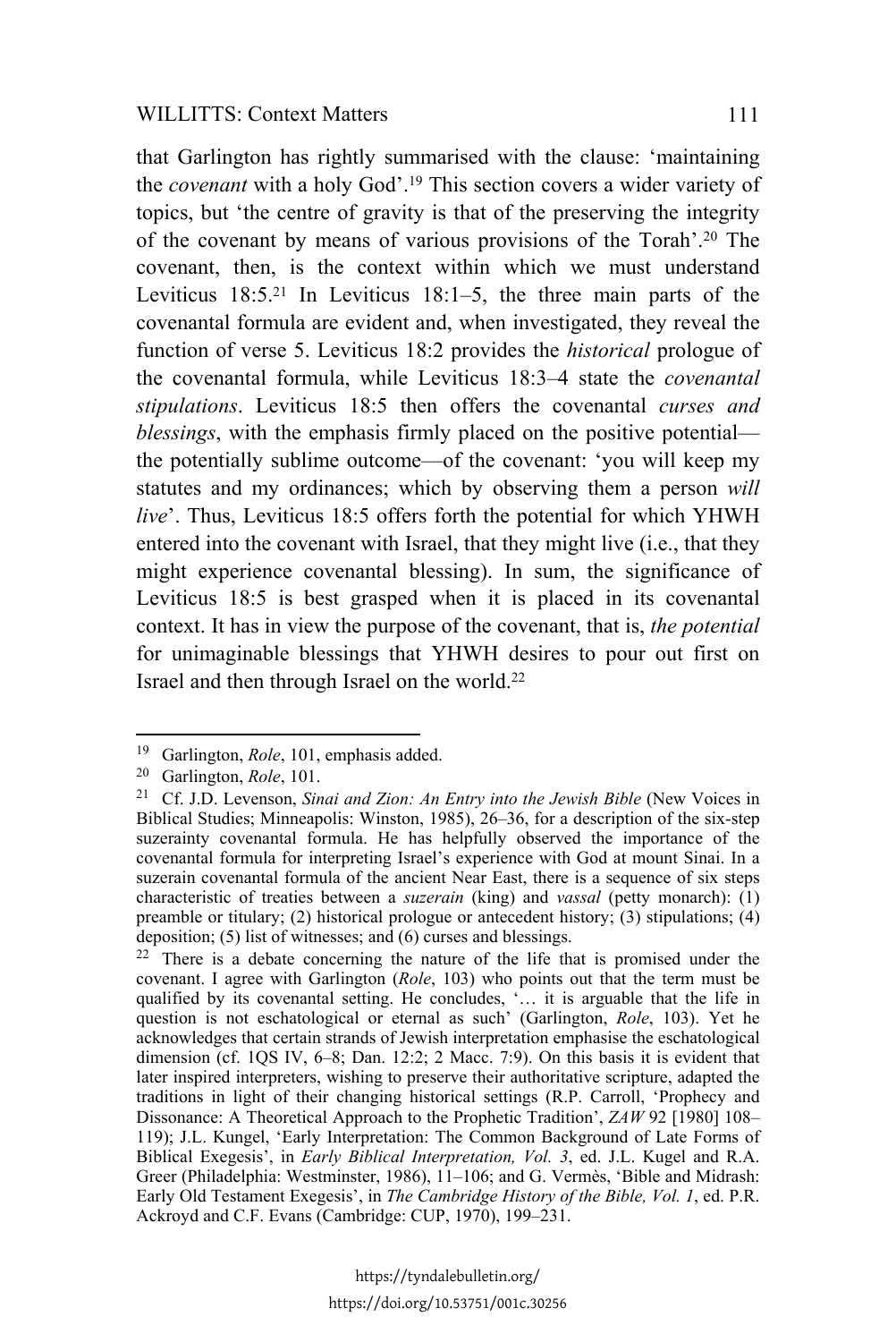### *3.2. Leviticus 18:5 in Ezekiel 20*

Ezekiel 20 is a theological-history of Israel's relationship with God and its purpose is to inventory Israel's continual failure to keep God's covenant; thus Ezekiel lays bear the root cause of God's coming judgment. Structurally, one can observe that chapter 20 is actually a microstructure of the entire prophecy. Like the book, it can be divided into two major divisions: Part one (20:1–31) addresses the unfaithful condition of the people ending in exile; and Part two (20:32–44) deals with YHWH's restoration and subsequent blessing of Israel in the future. The bottom line in this chapter is that while Israel's history has been one of rebellion, it will not ultimately end that way. God's purposes for Israel, which he established with Abraham, will be accomplished. According to Ezekiel, God is sovereign over the affairs of history and his plan will not be thwarted. In fact, from the language of this chapter, it seems that God, as the Sovereign Lord, even engineered the historical state of affairs for his own purpose.23

The reuse of the Leviticus 18:5 clause falls in the first part of the chapter where it appears three times<sup>24</sup> (20:11, 13, and 21) in what D.I. Block has labelled 'the second and third phases' of Ezekiel's retelling of Israel's history.25 These two sections seek to show the

- 13d *which by observing them, a man will live*,
- 13e and my Sabbaths they profaned exceedingly.
- 13f *So* I resolved to pour our my wrath upon them in the wilderness
- 13g in order to completely destroy them.

From Ezekiel's perspective, Israel, from the very beginning of its history, did not realise the potential that the clause represents. The statement, when taken in context, is actually one of the failure of potential because of the rebellion of the people. The result

<sup>23</sup> Cf. Ezek. 20:25–26. Eslinger, 'Ezekiel 20 and the Metaphor of Historical Teleology: Concepts of Biblical History', *JSOT* 81 (1998) 108, likewise observes, 'Failure was part of the plan'.

<sup>&</sup>lt;sup>24</sup> In the MT they are virtually identical renderings of the clause (except a long form of the object marker  $\Box$  in 20:11 and 21), but the LXX in 20:11 substitutes  $\delta \sigma \alpha$  for  $\ddot{\alpha}$  and adds  $\alpha\dot{\alpha}\alpha\dot{\alpha}$ .

<sup>25</sup> Cf. D.I. Block, *The Book of Ezekiel Chapters 1–24* (NICOT; Grand Rapids: Eerdmans, 1997), 616–17. After a short preamble (vv. 1–4), Block organises the ch. around 7 eras or phases of history. 20:5–26 is divided into three phases of Israel's history: phase one describes Israel in Egypt (20:5–9); phase two describes the first generation of Israel in the desert  $(20:10-17)$  and phase three describes the second generation in the desert (20:18–26). The first two uses of the Lev. 18:5 clause appear in 'phase two'. The first use of Lev. 18:5 (20:11) corresponds to its *original* context in Lev. It describes the initial giving of the covenant stipulations that held *the potential* for on-going life under the covenant. The second is in (20:13)

<sup>13</sup>b *But* they did not walk in my commandments

<sup>13</sup>c and they repelled my ordinances,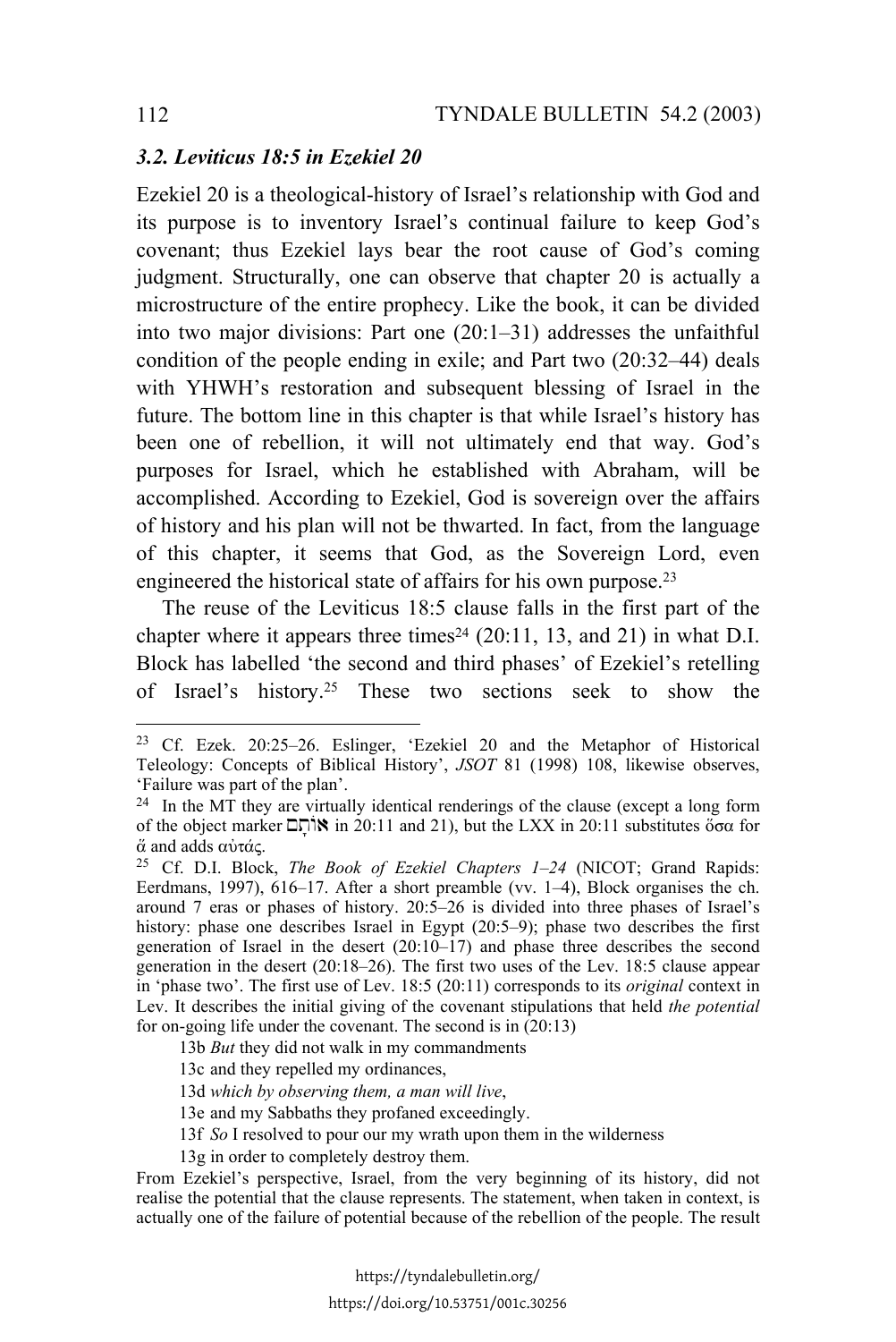appropriateness of the coming judgment in light of Israel's wilful rebellion. Ezekiel's use of the Leviticus 18:5 clause in the retelling of the history of Israel—his inner-biblical exegesis—broadens and further develops the clause's significance beyond the Pentateuch. For Ezekiel, Leviticus 18:5 does not represent the positive purpose of the covenant, as it did in the Pentateuch, but now ironically, in light of Israel's history, it comes to signify the *unrealised purpose* of the covenant within redemptive history. Israel, therefore, could not say that it had experienced 'life' or the promises of the covenant. What they actually experienced was 'the curses' of the covenant—the negative potential of the covenant—thereby forfeiting God's divine intention for their existence. While the nation did continue in their unfaithful state in the historical period considered by Ezekiel, it was *not* due to 'the blessings' of the covenant, which would have been brought about by Israel's covenant faithfulness. God's mercy alone was the only basis for their continuance, and God's patience was about to run out as he swore to 'scatter them among the nations and disperse them to the lands' (Ezek. 20:23).

## *3.3. Leviticus 18:5 in Nehemiah 9:29 (2 Esdras 19:29)*

Nehemiah's use of the clause from Leviticus 18:5 is in line with what we observed in Ezekiel 20.26 However, Nehemiah makes explicit what was only implicit in Ezekiel. Nehemiah 9 contains another sweeping

The third use of Lev. 18:5 appears in 20:21 in 'phase three':

- 21a *But* even their children rebelled against me,
- 21b they did not follow in my commandments
- 21c and they did not keep my ordinances
- 21d in order to do them,

 $\overline{a}$ 

- 21e *which by observing them, a person will live*,
- 21f and they profaned my Sabbaths.

In 20:18–19, God commands this new generation not to follow the manner of their fathers, and he reestablishes his covenant (the covenantal structure is recognizable: the preamble [19a]; and covenant stipulations/blessings and curses [19b–20]) and demands faithfulness. But again, instead of responsiveness, which would result in obedience, there is rebellion. And yet again, for a second generation, Israel fails to live out the potential within the covenant signified by Lev. 18:5.

 $26$  For a discussion of the use of traditions in Neh. 9 and the identity of the author(s) of the canonical book of Nehemiah see M.J. Boda, *Praying the Tradition*: *The Origin and Use of Tradition in Nehemiah 9* (BZAW 277; Berlin: de Gruyter, 1999).

of the covenantal failure was the experience of divine 'curses' (20:13f–g). All that stood between Israel and annihilation was God's grace as can be observed in 20:14. Israel as a whole was not erased, but the first generation of those delivered from Egypt was.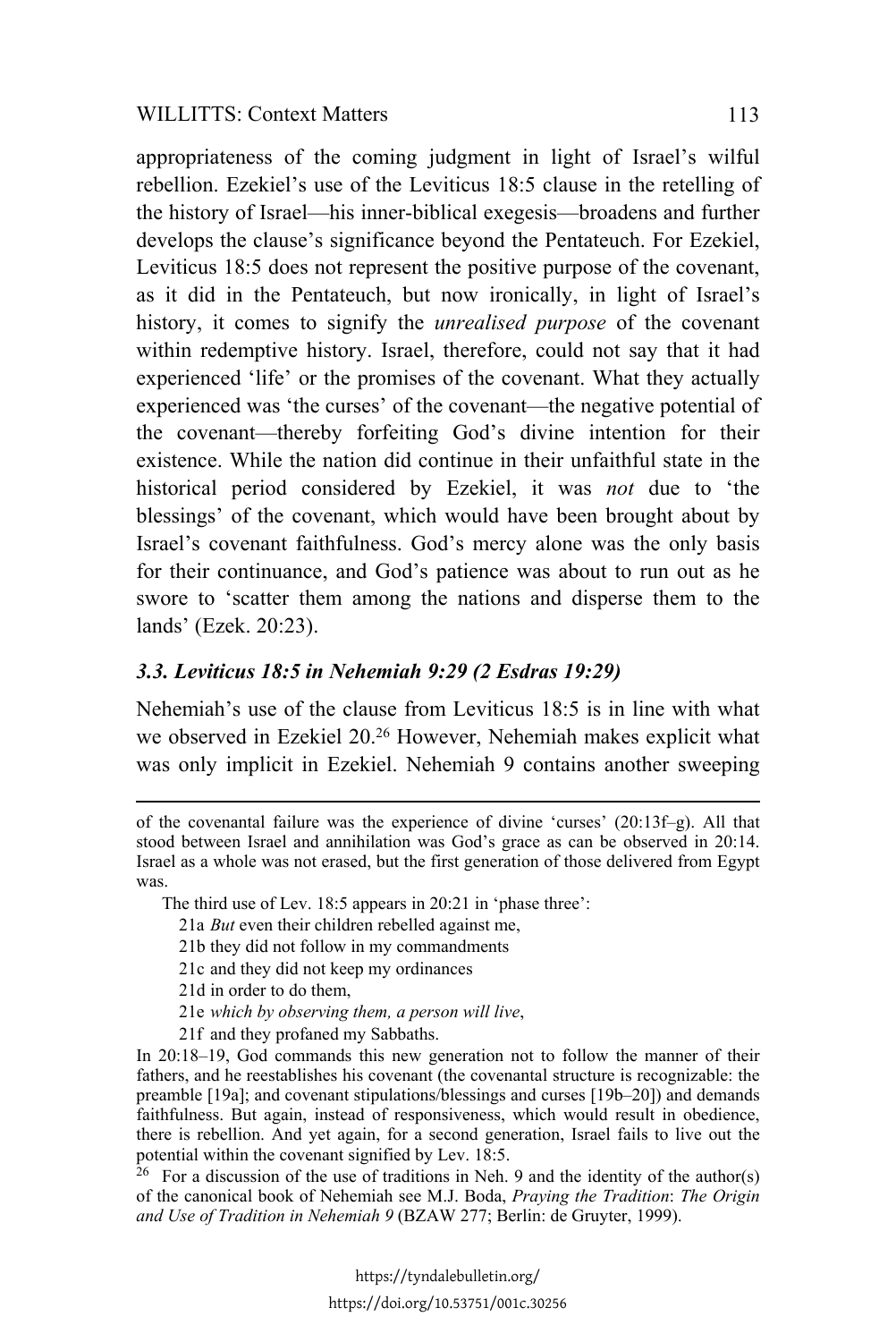retelling of Israel's history. This time, however, it is not a pronouncement of judgment like in Ezekiel, but a confession of national sin. In his confession, Ezra characterises the people throughout its history, and even into his day, as stiff-necked, disobedient, and rebellious.

The historical context of verse 29 is in the *late* history of Israel prior to their exile. Ezekiel used the quotation in his second and third phases of history leaving the reader in the second generation of desert wanderers who did enter the land. While Ezekiel later shows the continuing unfaithfulness of Israel and their subsequent exile, the Nehemiah passage explicitly links the *judgment* of God with the *failure* of Israel, which resulted in the squandering of the *potential* (Lev. 18:5) of the covenant relationship. If it was not clear before, Ezekiel and Nehemiah show there was *not* a time prior to the exile when Israel lived out the positive purpose of Leviticus 18:5. According to Ezekiel and Nehemiah, throughout their history Israel remained under 'the curse' of the covenant and this ultimately resulted in their exile. In addition, Ezra's confession suggests that even within the initial stages of the return from Babylonian captivity, according to Nehemiah, Ezra continues to perceive that the nation remains under the covenantal curse awaiting redemption.

## *3.4. Leviticus 18:5 in CD III, 16 (Damascus Document)27*

The Damascus Document (CD) has been recognised as one of the DSS community's foundational works.28 Among its varied contents is a theological history of the community's founding. In describing its history, the community closely connected its existence with that of biblical Israel. S. Talmon points out that the DSS community 'while in reality … [it] existed in the Hellenistic and early Roman period, conceptually … lived in the biblical age …'29 The community assumes the role that the postexilic biblical historians (Ezra–Neh., 2 Chron. 36:22–23) and prophets (Haggai, Zechariah, and Malachi) accorded to the returnees from the Babylonian Exile in the early Persian Period …

<sup>&</sup>lt;sup>27</sup> The Lev. 18:5 clause also appears in 4Q266 Frg. 11, 11b–12 and 4Q504 Frg. 6, 16– 18 but will not be dealt with here.

<sup>28</sup> J.M. Baumgarten, 'Damascus Document', in *EDSS 1*, ed. L.H. Schiffman and J.C. VanderKam (Oxford: OUP, 2000), 166–70.

<sup>&</sup>lt;sup>29</sup> S. Talmon, 'Waiting for the Messiah: The Spiritual Universe of the Qumran Covenanters', in *Judaisms and Their Messiahs at the Turn of the Christian Era*, ed. J. Neusner, W.S. Green, and E.S. Frerichs (Cambridge: CUP, 1987), 117.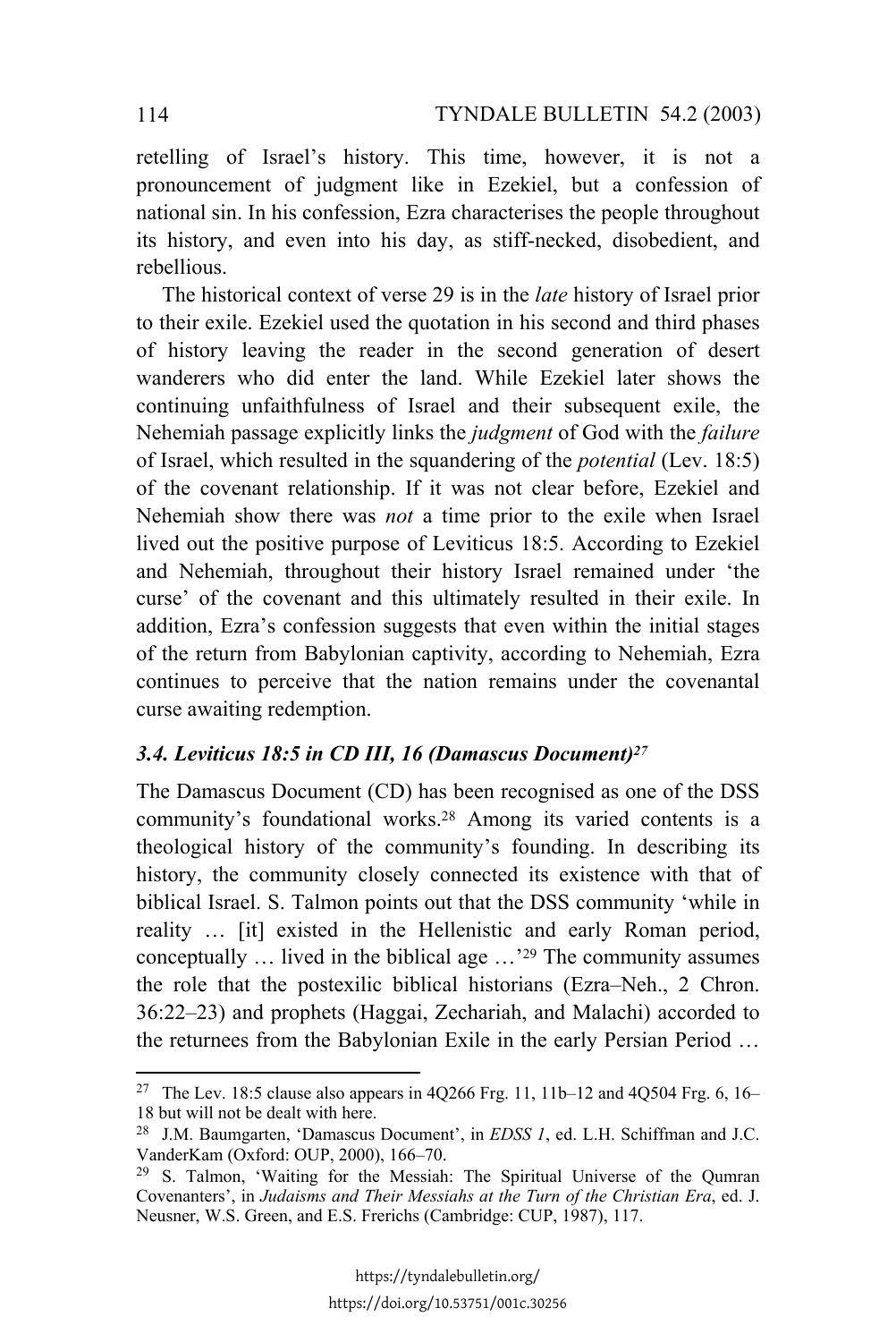#### WILLITTS: Context Matters 115

'thus linking their own generation 'directly' to the post-destruction generation …'30

The Damascus Document (CD I, 3–7), in recounting the establishment of the community, states that God had delivered the remnant out of exile and had planted them in the land. In their recounting of their history they, like Ezekiel and Nehemiah, emphasise the continual failure of Israel to keep the covenant (CD II, 14b–III, 12a) up through to the founding of the community.31 Like Ezekiel as well, the community lays out Israel's history in phases. In summarising Israel's history from Moses down to the exile, the Damascus Document (CD III, 10b–12a) states, 'Through it, the *very first to enter the covenant* made themselves guilty and were delivered up to the sword, for having deserted God's covenant and having chosen their whims, and having followed the stubbornness of their heart, each one doing (what was) his desire'.32 However, in the founding of the DSS community there is a dramatic reversal of this pattern of covenantal failure. The community takes up the theme of God's reestablishment of covenant with Israel (CD III, 12b–IV, 12a) and it is in this positive context we find an allusion to Leviticus 18:5.33

The DSS community believed themselves to be members of the eschatological remnant. They believed the eschaton was inaugurated and they interpreted the formation of the community as a proleptic experience of eschatological salvation. The clause from Leviticus 18:5 represented the *realisation* of the potential that was *never* realised in the past. It was only now, after the inauguration of the eschaton in the dawning of the restoration of Israel, that Israel could fulfil its

- 13. with those who were left from among them, God established his covenant with Israel for ever, revealing to them
- 14. hidden matters in which all Israel had gone astray: *Blank* his holy sabbaths and his
- 15. glorious feasts, his just stipulations and his truthful paths, and the wishes of his will which
- 16. *man must do in order to live by them*. *Blank* He disclosed (these matters) to them and they dug a well of plentiful water.

<sup>30</sup> Talmon, *Waiting*, 117.

<sup>31</sup> M.A. Knibb, *The Qumran Community* (Cambridge Commentaries on Writings of the Jewish and Christian World, 200 BC to AD 200, vol. 2; Cambridge: CUP, 1987), 28–32.

<sup>32</sup> All quotations taken from F. García Martínez and E.J.C. Tigchelaar, *The Dead Sea Scrolls Study Edition* (Leiden: Brill, 1997), emphasis added.

<sup>33</sup> Knibb, *Qumran*, 33; CD III, 12b–16 reads:

<sup>12</sup>b. *Blank* But with those who remained steadfast in God's precepts,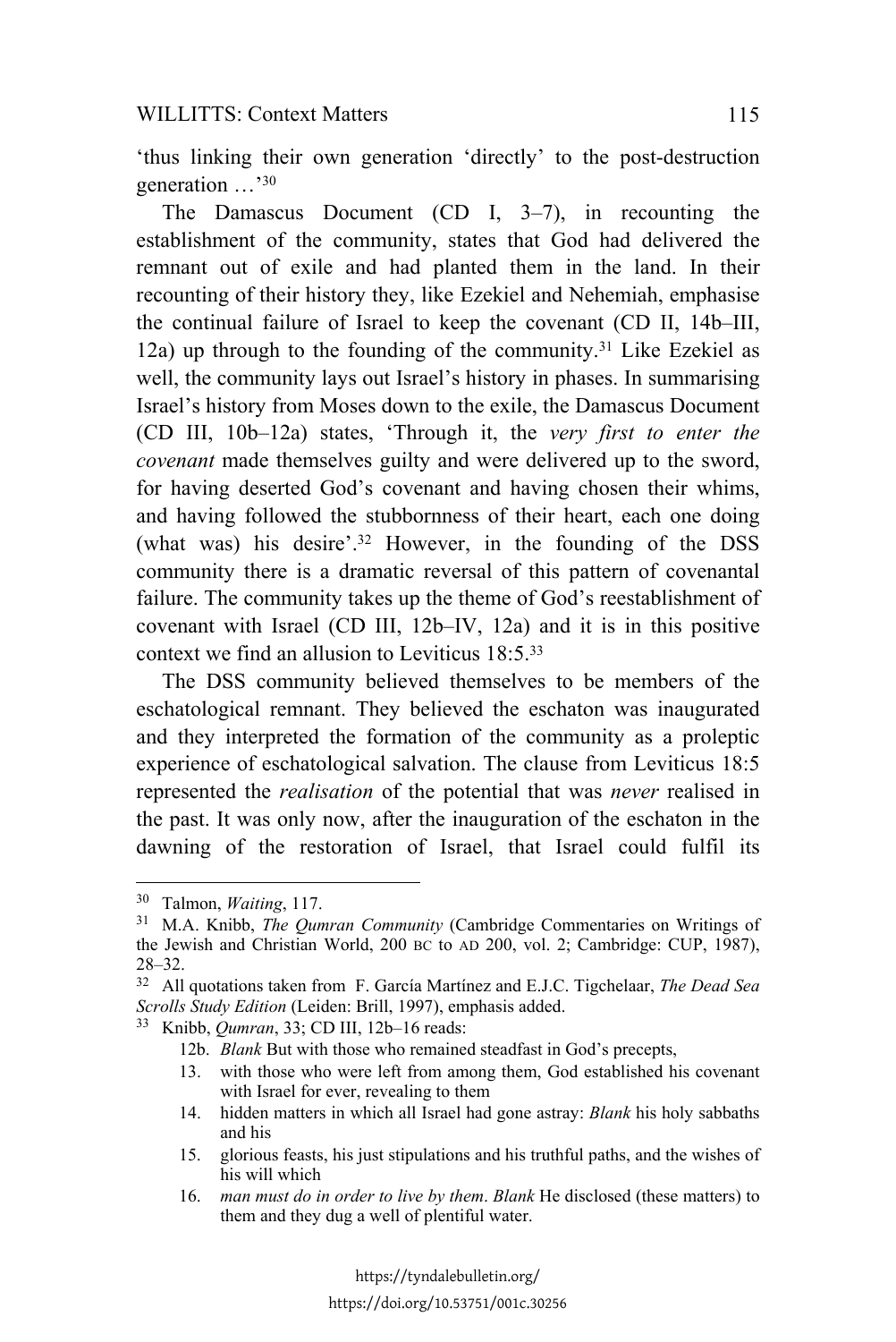covenantal potential. This is a different, yet complementary use of the expanded Leviticus 18:5 clause. Ezekiel and Nehemiah used the clause to express the negative side of the eschatological situation—the *unrealised* potential, while Qumran used the clause to express the positive side—the *realisation* of the covenant potential. Thus, later Jewish interpreters, both inside and outside the canon, have utilised the clause to signify both the pre- and post-restoration condition of Israel.

Summarizing the Jewish evidence: Ezekiel and Nehemiah through their 'inner-biblical' exegesis developed the Leviticus 18:5 clause, thereby infusing it with an expanded significance. The clause no longer simply designates the covenant potential as in the Pentateuch, rather, Ezekiel/Nehemiah, in their retelling of Israel's history, utilise the clause to express the *unrealised* covenant potential: the *state of affairs* prior and into the exile whereby Israel, because of its stiff-necked and stubborn condition, failed to fulfil the divine potential for which YHWH had chosen it. As a result it was judged, falling under 'the curse' of the covenant and was now awaiting its future restoration. However, its state as one exiled for unfaithfulness would be replaced by a new state brought about by the enactment of a new creation or new covenant (Ezek. 36).34 Consequently, Ezekiel and Nehemiah have given the clause an *eschatological* connotation. They convert it into a negative category, which describes the *pre-restoration* period: the time leading up to and including the exile. This Exile–Restoration connotation of Leviticus 18:5 is also utilised by the DSS community, although in the converse way. The DSS community, in light of their inaugurated eschatology and in contrast to Israel prior to the dawning of restoration, is now, as God's eschatological remnant, *realising* the covenantal potential.

This eschatological development in the interpretative tradition has been lost on nearly every commentator of the book of Galatians since

 $\overline{a}$ 

<sup>34</sup> Cf. Jer. 31. While not in the scope of this paper it is important to note the complementary relationship Ezek. 20 and 36 share. The terms and concepts used in these two passages show their interrelatedness (ordinances, commandments, dwelling in the land, doing, observing, walking in God's ways, knowledge of God among the nations). The significance of this to my mind is that these two passages are mutually interpretative. For example, if Israel's root problem was not completely clear in ch. 20, 36:26 reveals that the root problem—the cause of the unfaithful state—was an absence of God's presence (i.e., the Spirit) and a hard heart. The prophets predicted a day when God would pour out His Spirit on Israel in order that they might realise their full potential within the covenant. This potential, which is summed up in the Lev. 18:5 quotation, was never realised in its history.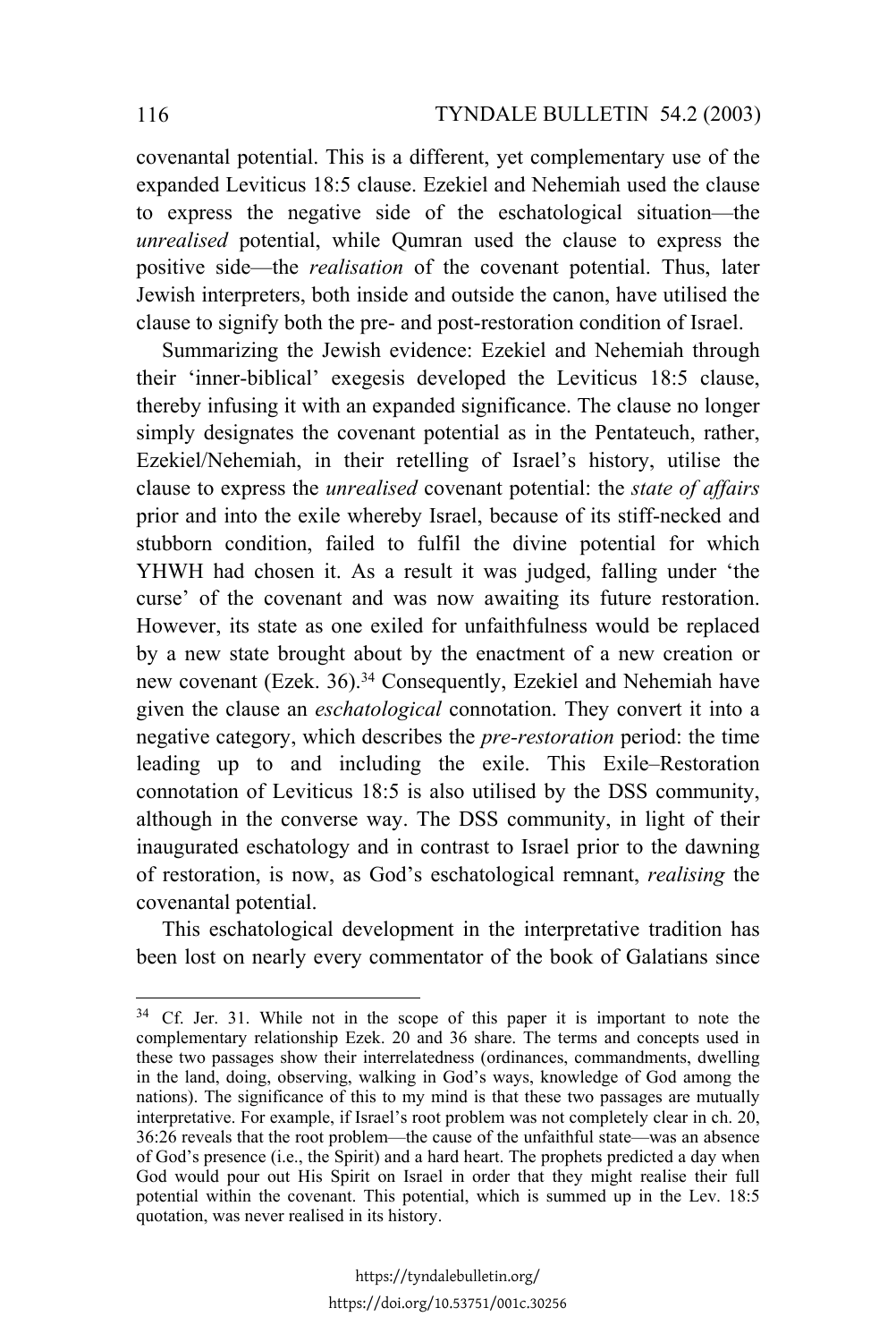$\overline{a}$ 

they have only focused on the Leviticus 18:5 clause as it appears in the Pentateuch. Therefore, interpreters have not considered it in the interpretation of Galatians 3:12. It is to this interpretation we now turn.

# **IV. The Use of Leviticus 18:5 in Galatians 3:12 in Light of Later Jewish Scriptural Interpretation**

Thus far this essay has highlighted the lacuna in the three dominant interpretative approaches to Galatians 3:12. Moreover, an attempt has been made to understand the reuse of Leviticus 18:5 in later Jewish interpretation—both in and out of the canon. It has been asserted that when the clause from Leviticus 18:5 is read against the backdrop of its reinterpretation, the significance of the clause is expanded. In light of the preceding evidence, this section will suggest a possible reading of Galatians 3:12 within the redemptive historical framework of Exile and Restoration.

Galatians 3:12 falls into a discrete paragraph that begins with the conjunction  $\gamma \dot{\alpha}$  in verse 10 and ends in verse 14 with two purpose statements ( $\tilde{i}$ v $\alpha$  clauses) that probably concluded not only this specific paragraph, but also the larger section of verses 1–14. The argument of the section can be divided into two main parts with the statements (rhetorical questions) of verses 1–5 further supported in verses 6–14 with two mini-arguments. The first (3:6–9) is introduced with  $\kappa \alpha \theta \omega \zeta$ comparing Abraham's experience of justification with that of the Galatian believers'.<sup>35</sup> With such a beginning Paul has powerfully supported the argument with a positive affirmation of the centrality of faith as the means for the reception of the Spirit.<sup>36</sup>

<sup>35</sup> There is an assumed, but unfinished comparison in 3:6, 'Just as Abraham believed God, and it was credited to him for righteousness *in the past*, *so those who depend on God now in the present, it is credited to them for righteousness*'. This is the case because 3:7 immediately draws an inference ( $\ddot{\alpha}$ pa) that assumes a comparison between Abraham and the Galatian believers in 3:6. The inference does not make sense without this assumed comparison. The translators of the ESV obviously recognise this problem and decide, instead, to take the clause with the previous question in 3:5b, '... or by hearing with faith—just as Abraham "believed God, and it was counted to him as righteousness"?'

<sup>&</sup>lt;sup>36</sup> The purpose of this comparison is seen in the inferences that Paul draws; first in verse 7 and then in verse 9. At issue here, is the *reception* of the blessing of Abraham by the Gentiles; this blessing of Abraham, as defined by Paul, is the Spirit (3:2–3; 14; note the parallel  $\alpha$  clauses). Moreover, the reception of the Spirit, he argues, is the consequence of becoming a son of Abraham through justification. Moreover the justification and thus the blessing is the result of faith. This first mini-argument can be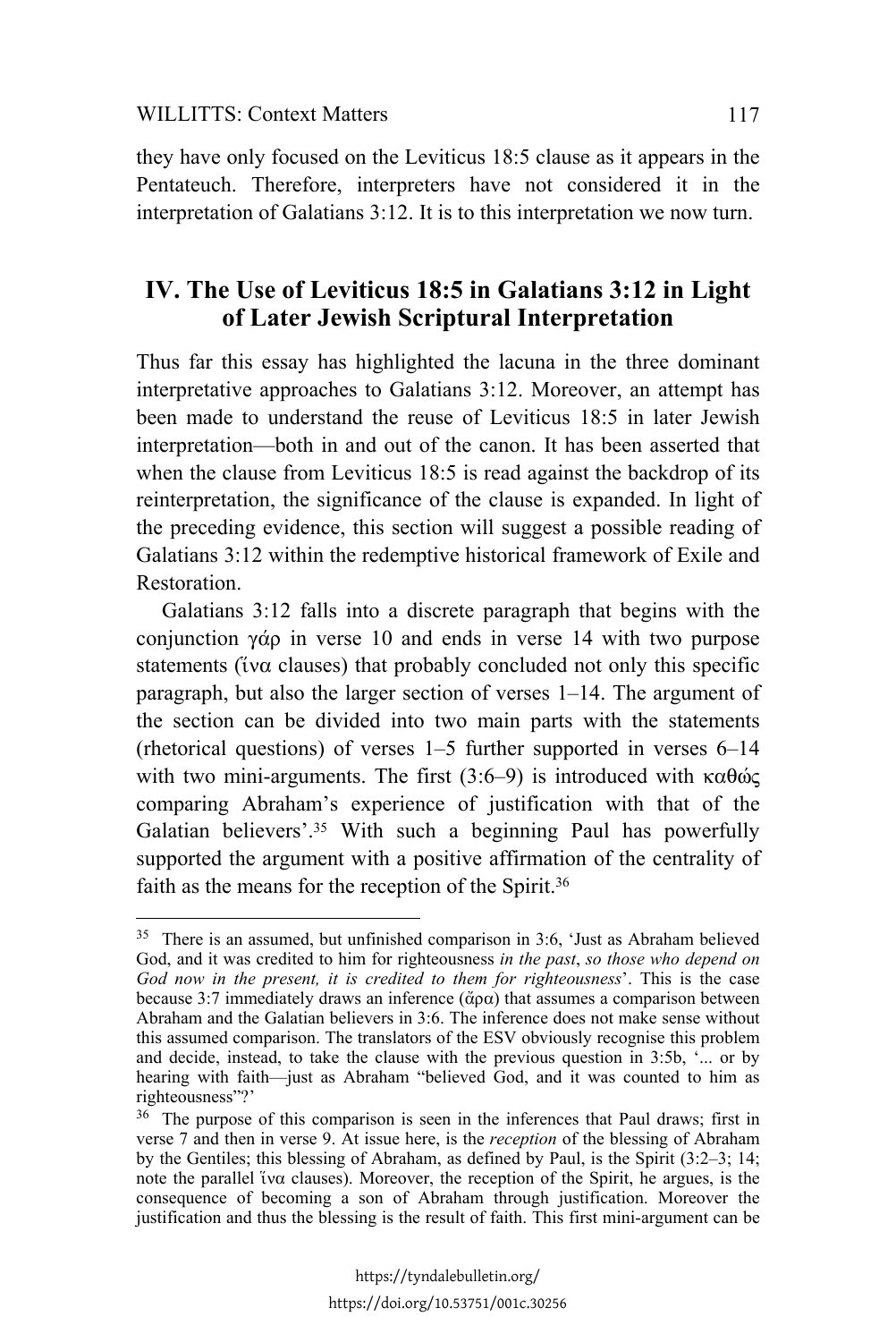The second mini-argument  $(3:10-14)^{37}$  is introduced with the conjunction  $\gamma \dot{\alpha} \rho$ .<sup>38</sup> The logical relationships between the propositions in 3:10–12 can be laid out as follows:

- 10a *Moreover* ( $\gamma \dot{\alpha}$ ) everyone who is of the works of the Law is under a curse.
- 10c *For*  $(\gamma \dot{\alpha})$  it is written, 'Under a curse is everyone who does not persevere in everything, which is written in the book of the Law, to do it'.
- 11a *That is to say*,  $(\delta \acute{\epsilon})$  it is evident that in the law no one is made righteous before God
- 11b *because* ( $\delta \tau$ ) 'the righteous will live out of ( $\epsilon \kappa$ ) faith'
- 12a *and* ( $\delta \acute{\epsilon}$ ) the Law is not out of ( $\acute{\epsilon}$ к) faith
- 12b *but the Law is from* ( $\dot{\alpha} \lambda \lambda$ ) 'the one who does these things will live by them'.

The assertion όσοι έξ έργων νόμου είσίν ύπο κατάραν είσίν in verse 10a is supported ( $\gamma \dot{\alpha}$ ) by quotation from Scripture (portions of Deut.; cf. below) in verse 10b and then *restated* for clarification in verses 11– 12 with four more propositions (3:11a; 11b; 12a; and 12b).

In this way, verses  $11-12$  *support* verse 10 and are subordinate.<sup>39</sup> 3:11a's proposition, which argues for the obvious fact that no one is made righteous before God in the law, is then supported by—or grounded on  $(6\tau)$ —the propositions in 11b and 12.

Galatians 3:12's two propositions form *one* statement. Paul's point in this complex statement is to designate from what or better *from where* 'the law' derives: from 'faith' or from 'the one who does these things will live by them'. With the two propositions, Paul utilises a contrast between negative and positive; he negates the first statement in order to emphasise the second. The negative proposition of 3:12a, 'the law is not from faith', is *subordinate to* and *supportive of* the positive proposition of 3:12b, 'the law is from …' Paul states that the law *is* from the '*thing*' that is represented or implied by the Leviticus 18:5 clause ('the one who does these things will live by them').

summarised as follows: Faith (dependence on God)—*leads to—*Justification and Sonship (3:6–7)—*which leads to—*the Blessing of the Spirit (3:8–9).

<sup>37</sup> I will not be analyzing 3:13–14 in any detail in this discussion.

<sup>&</sup>lt;sup>38</sup> The  $\gamma \dot{\alpha}$  here is not functioning with its normal force of 'confirmation'. Rather, 'it facilitates a connection which carries the argument forward' (Scott, *Curse*, 187). For a discussion of this use see DBAG, 189. For this use elsewhere in the NT see Rom. 12:3; 14:5; 1 Cor. 10:1; 2 Cor. 1:12; 10:12; 11:5; Gal. 1:11; 5:13.

<sup>39</sup> Cosgrove (*Cross*, 54) has pointed out the grammatical significance of the construction,  $\zeta \sigma \tau \upsilon$   $\delta \hat{n} \lambda \upsilon$  of  $\tau$  and its variation,  $\delta \hat{n} \lambda \upsilon$  …  $\sigma \tau$ . It 'almost invariably takes up or completes a preceding idea. Very rarely does a speaker use this expression to introduce a new thought or additional argument'. Cf. also Lightfoot, *Galatians*, 138.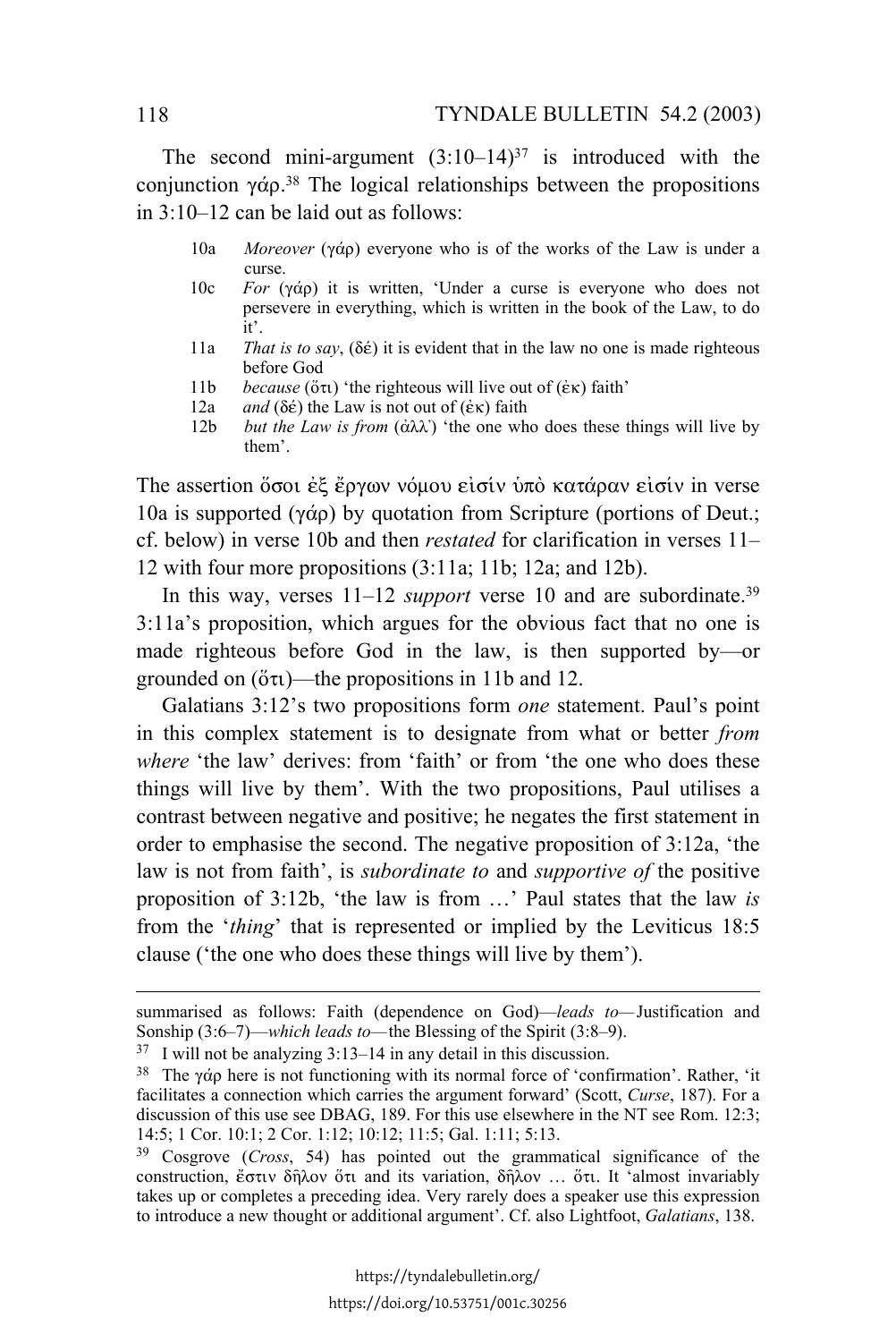Note that Paul contrasts the *term* 'faith' with the Leviticus 18:5 *clause*. When one reads the clause from the standpoint of later interpretative tradition, the *entire clause* may be taken as a conceptual unit, which signifies the period of history characterised by the *unrealised* covenant potential. In other words, it is plausible that the clause should be taken as a conceptual whole designating the prerestoration condition of Israel.

Read this way, the contrast between 'faith' and 'law' implied in 3:11b and 12 is not between two mutually exclusive bases for righteousness (law/gospel antithesis), or two contradictory statements in the scripture (apocalyptic fulfilment), but between *historical periods* in salvation history: the period of *unrealised* covenant potential (3:12) and the period of *realised* covenant potential (3:11b). In other words, to be related to the Sinai covenant is to be related to the age (or historical period) of unfaithfulness and judgment (covenantal curse). On the other hand, being related to the new eschaton signified in the term  $\pi$ ioric (3:23) means being related to the age of faithfulness and blessing (covenantal promise) through Christ's redemption. With Habakkuk 2:4, Paul announces the new redemptive historical *position* where the righteous person now stands. Hence, Cosgrove is correct in drawing out the eschatological significance of Habakkuk 2:4 and the faith it describes.40 Read in the context of Galatians, 'faith is conceived of here as an eschatological reality, which enters the world with God's action in Christ'.41 Paul subsumes this entire eschatological idea in verse 11b into the term  $\pi i \sigma \tau i \varsigma$  in verse 12a and contrasts it with the clause from Leviticus 18:5. A paraphrase that interprets the statement with its full force could be:

12a Eschatologically speaking the Sinai covenant<sup>42</sup> (= law) does not derive out of the age of realised covenantal potential  $(=\text{faith})$ ,

<sup>41</sup> Cosgrove, *Cross*, 56, emphasis added.

<sup>40</sup> Cf. Cosgrove (*Cross*, 52–57) argues that Hab. 2:4 'enjoyed widespread recognition in the early church as a prophecy of the coming faith (of Jesus Christ) by which the just would live'. Paul read this 'prophetic text eschatologically'. In other words, 'Hab 2:4 speaks of a time of fulfilment *now* arrived with Jesus Christ' (emphasis added). He finds support for this understanding in the use of 'faith' later in  $Gal. 3:23-26$ , where Paul speaks of faith 'coming' and 'being revealed' (Cosgrove, *Cross*, 56).

<sup>42</sup> It is recognised that 'law' here is a synecdoche signifying the whole Sinai covenant. Cf. Hafemann (*Exile*, 342) who observes this in the phrase 'under law' in 3:23 and 4:5. 'Hence, Israel's being "held in custody by the Law" is descriptive of her particular experience in the pre-redemptive period (i.e. the period of the Sinai covenant) …'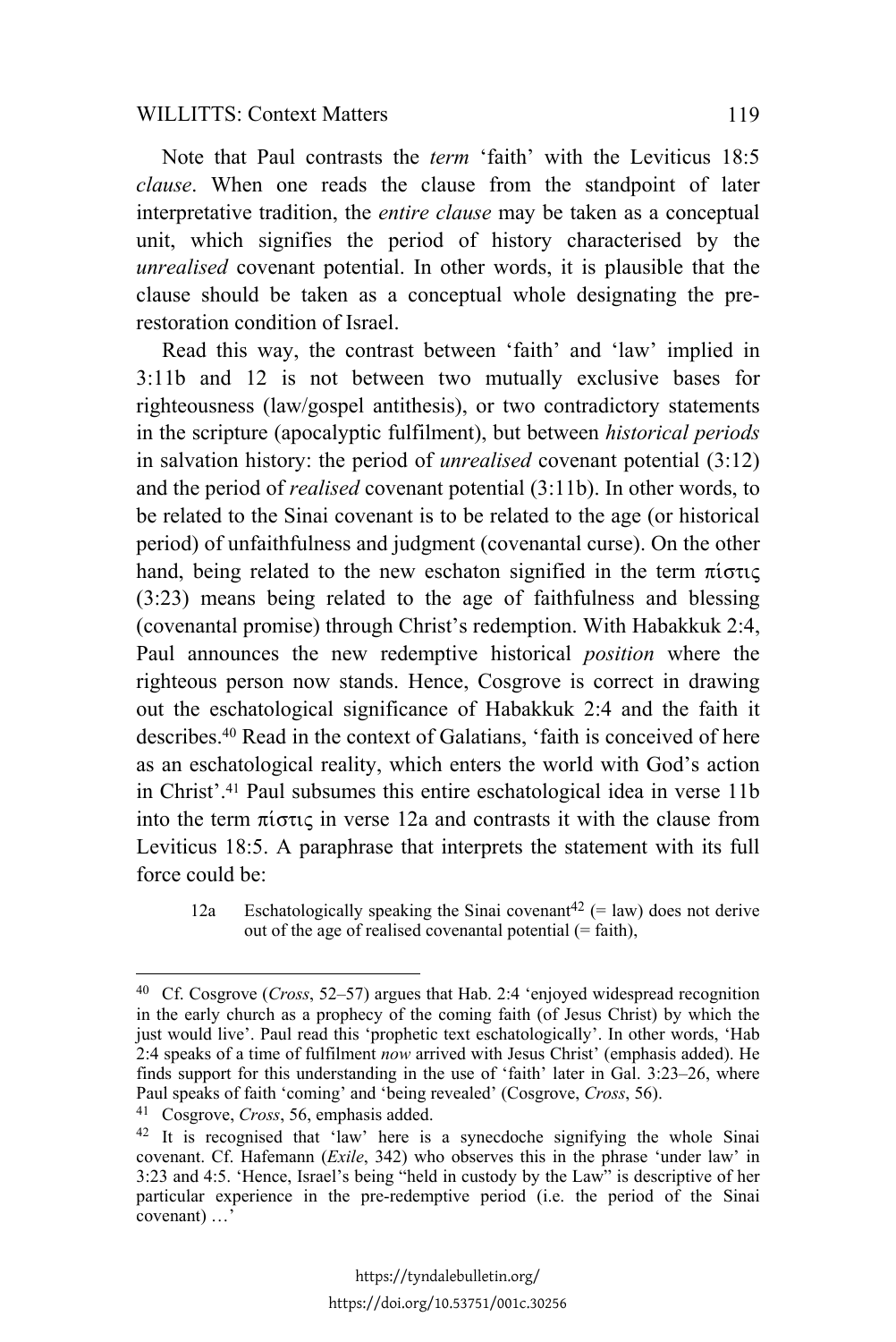12b but it derives out of the age of Israel's unrealised covenantal potential (= 'the one who does them will live by them').

The point of 3:11a is so obvious for Paul—and should be for his readers—*because*, first, the age of realised covenantal potential has arrived in the atoning death and resurrection of Christ (3:11b); and secondly, the law was born and remains biologically linked to the age of unrealised covenantal potential (3:12).43

In Paul's argument, this eschatological statement in 3:11–12 logically clarifies the statement of 3:10. Both Scott and Wright independently have demonstrated that Paul's use of Deuteronomy in Galatians 3:10 reveals the covenantal basis of Paul's argument from 3:10–14. The combination of Deuteronomy 27:26 with Deuteronomy 29:19b (or 28:58) together with the formulaic expression of γεγραμμένα έν τῶ βιβλίω τοῦ νόμου τούτου<sup>44</sup> shows that Paul read Deuteronomy 27–32 as a unit.<sup>45</sup> Scott argues that 'Paul's own argument … is bound together by the contrast between "curse" (3:10a, 13a) and "blessing" (3:14a; cf. 3:9)' which seems most likely taken from the Blessings and Curses theme of this section of Deuteronomy.46 Further Scott contends that Paul in 3:10, drawing on the Jewish tradition of second temple Judaism of an extended exile, 'assumes here that the "curse" ( $\kappa \alpha \tau \dot{\alpha} \rho \alpha$ ) "written" in Deuteronomy has come upon Israel because of national sin, and that … it continued to abide on the people to his day'.47 Though there has been an increasing number of recent arguments against this view, I remain convinced that it is generally the most persuasive hypothesis explaining the structure and background of Galatians 3:10–14.48

<sup>43</sup> See similarly Gal. 4:21–31 where Paul connects the Sinai covenant with the Jerusalem of his time and places it in contrast to the new covenant connected to the Jerusalem from above. In this context Jerusalem is used to represent the two redemptive historical eras; cf. J. Willitts, '*Heilsgeschichte* in Galatians: The Use of Isaiah 54:1 in Galatians 4:21–27: A Response to J. Louis Martyn' (Dallas Theological Seminary, August 2000).

<sup>44</sup> Cf. Deut. 28:58, 61; 29:19, 20, 26; 30:10.

<sup>45</sup> Scott, *Curse*, 194.

<sup>46</sup> Scott, *Curse*, 195; cf. also Wright, *Climax*, 137–56.

<sup>47</sup> Scott, *Curse*, 214. Scott and Wright differ on whether Paul is applying the curse to 'national' Israel or a more 'individualized and generalized' application of the curse due to the presence of  $\delta$   $\sigma$ <sup>o</sup> (Wright, *Climax*, 191, 147).

<sup>48</sup> For recent critiques of the view see Bryan, *Jesus*, 12ff.; Kim, *Paul*, 136–41; and B.W. Longenecker, *The Triumph of Abraham's God: The Transformation of Identity in Galatians* (Edinburgh: T&T Clark, 1998), 137–42. I will not attempt to defend the Exile–Restoration scheme here. However, the view is often criticised because it lacks a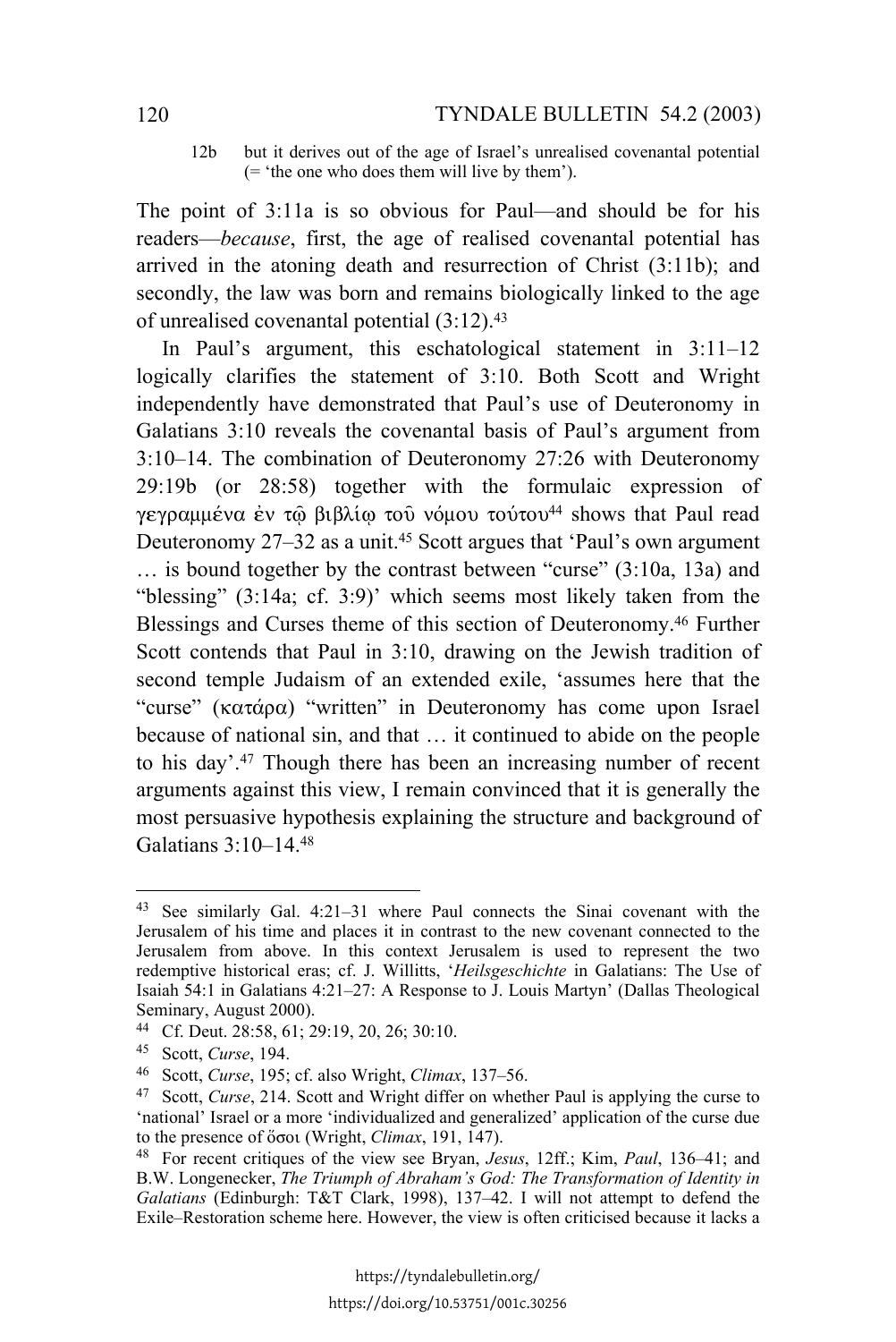Paul's point is that under the Sinai covenant Israel failed to keep the stipulations and consequently fell under the Deuteronomic curses. These curses remained, in Paul's view, until the coming of Christ and his atonement for sin was accomplished. This point is further clarified in 3:11–12 by the eschatological contrast signalled in the term  $\pi i \sigma \tau \zeta^{49}$ as it signifies the age of *realised* covenant potential and the clause of Leviticus 18:5 as it signifies the age of *unrealised* potential. The turning of the ages has come in Christ's work of redemption. Therefore, the Sinai covenant, which was made weak by its redemptive-historical position and, thus, was always only a *symbol* of the *substance* that was to come in the new covenant, has been superseded; it served its purpose (3:19–29; cf. Heb. 10:1–4, 11). Participation in the eschatological age of faith with its resulting justification brings about the realisation of covenantal blessing. This second mini-argument, with its redemptive-historical structure, can be summarised as follows:

Curse (3:10–12) led to the Redemption enacted by Christ (3:13, 14b) which led to the Blessing of the Spirit (3:14b)

l

With the two mini-arguments of 3:6–9 and 3:10–14, Paul has supported the statements he made in 3:1–5. The ongoing experience of the presence of the Spirit in the lives of believers does not result from putting oneself back under the Sinai covenant, because the blessing of the Spirit is received by means of faith (3:6–9), and because the blessing of the Spirit is the consequence of the inaugurated new age of salvation in Christ  $(3:10-14)$ .

more careful nuancing of the issues. Several scholars are uncomfortable with the term 'exile', but would agree with the idea of an incomplete or non-restoration state of affairs in the first century. We must be careful not to throw out the baby with the bath water. Though the term 'exile' may be a stumbling block to some, the ideology that this scheme represents is correct.

<sup>49</sup> Cosgrove (*Cross*, 55) observes that the term 'faith' which is the primary idea of Hab. 2:4, 'was the characteristic term used by early Christians in speaking about the *reception* of the gospel and it also served as *metonymy* for the gospel itself' (emphasis added).